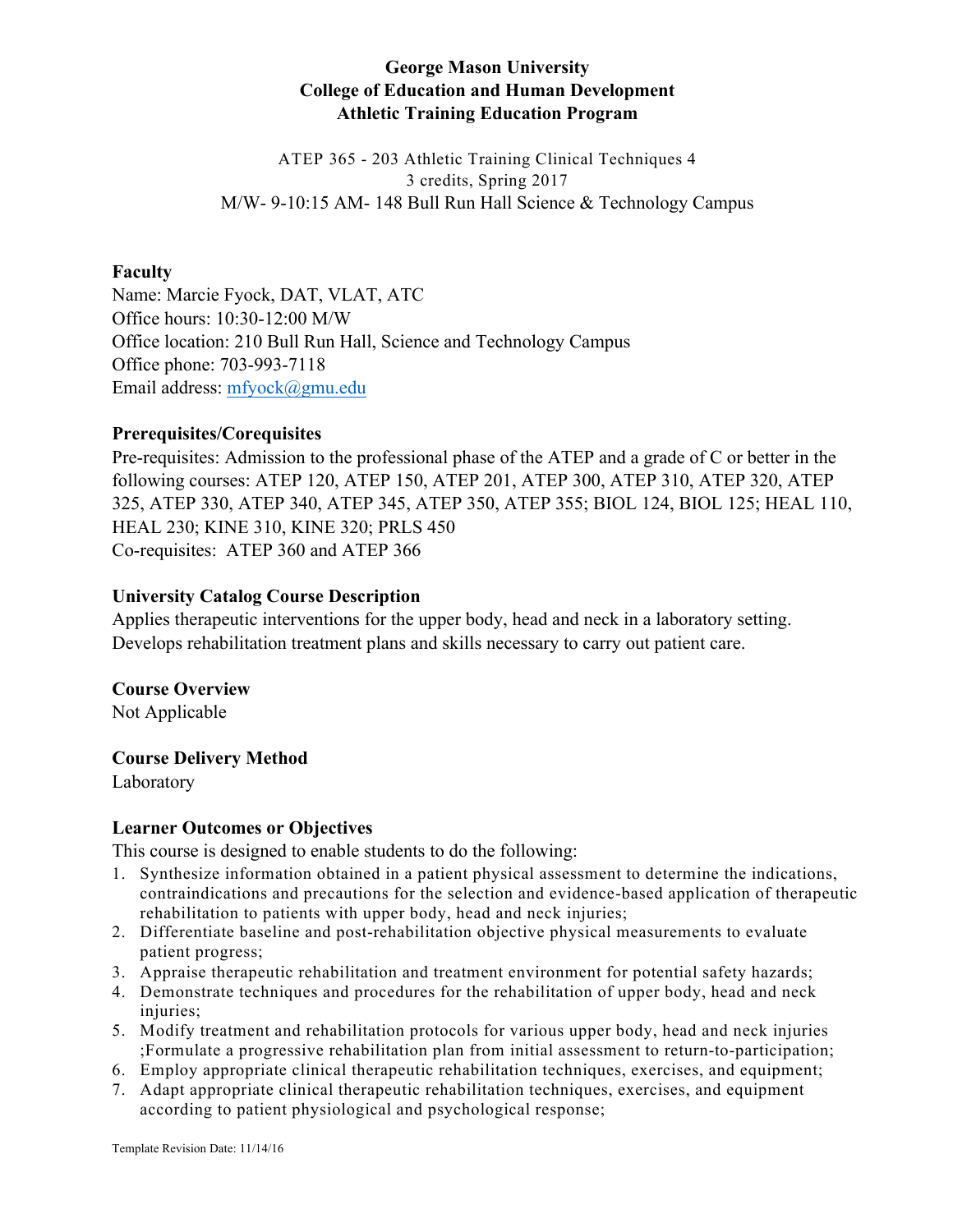- 8. Compile functional testing procedures and appraise information to determine appropriate returnto-participation;
- 9. Employ proper medical documentation procedures;
- 10. Create lines of communication to elicit and convey information about the patient's status and the prescribed rehabilitation protocol(s); and,
- 11. Facilitate patient confidentiality.

### **Professional Standards**

Upon completion of this course, students will have met the following professional standards:

The course meets Commission on Accreditation of Athletic Training Education (CAATE) competencies and proficiencies in one or more of the following content areas: evidence-based practice, prevention and health promotion, clinical examination and diagnosis, acute care of injury and illness, therapeutic interventions, psychosocial strategies and referral, healthcare administration, professional development and responsibility.

## **Required Texts**

- 1. Prentice, W. (2015). *Rehabilitation Techniques for Sports Medicine and Athletic Training.*   $(6<sup>th</sup>$  ed.). Slack Incorporated.
- 2. Knight K., Draper D. (2012). *Therapeutic Modalities: The Art and Science.* Lippincott, Williams & Wilkins.
- 3. Additional readings as assigned via Blackboard.

## **Course Performance Evaluation**

Students are expected to submit all assignments on time in the manner outlined by the instructor (e.g., Blackboard, Tk20, hard copy). Students will be evaluated on content standards (knowledge gained) and psychomotor competency performance (demonstration of the skill content). Content standards and psychomotor skills will be assessed via practical skill demonstrations (Competency Evaluations) and a comprehensive practical examination. Class participation will be assessed through completion of daily class activities.

### • **Assignments and/or Examinations**

#### **Competency Assessment**

Performance will be assessed through completion of cognitive and psychomotor competency examinations.

#### **Comprehensive Practical Examination**

One comprehensive practical examination will be administered. The examination will require a demonstration of content knowledge and psychomotor skill gained throughout the entire semester.

### • **Other Requirements**

#### **Class Participation**

Class participation will be assessed through completion of daily class activities and assignments that will be given at the end of the class period and due the next class period.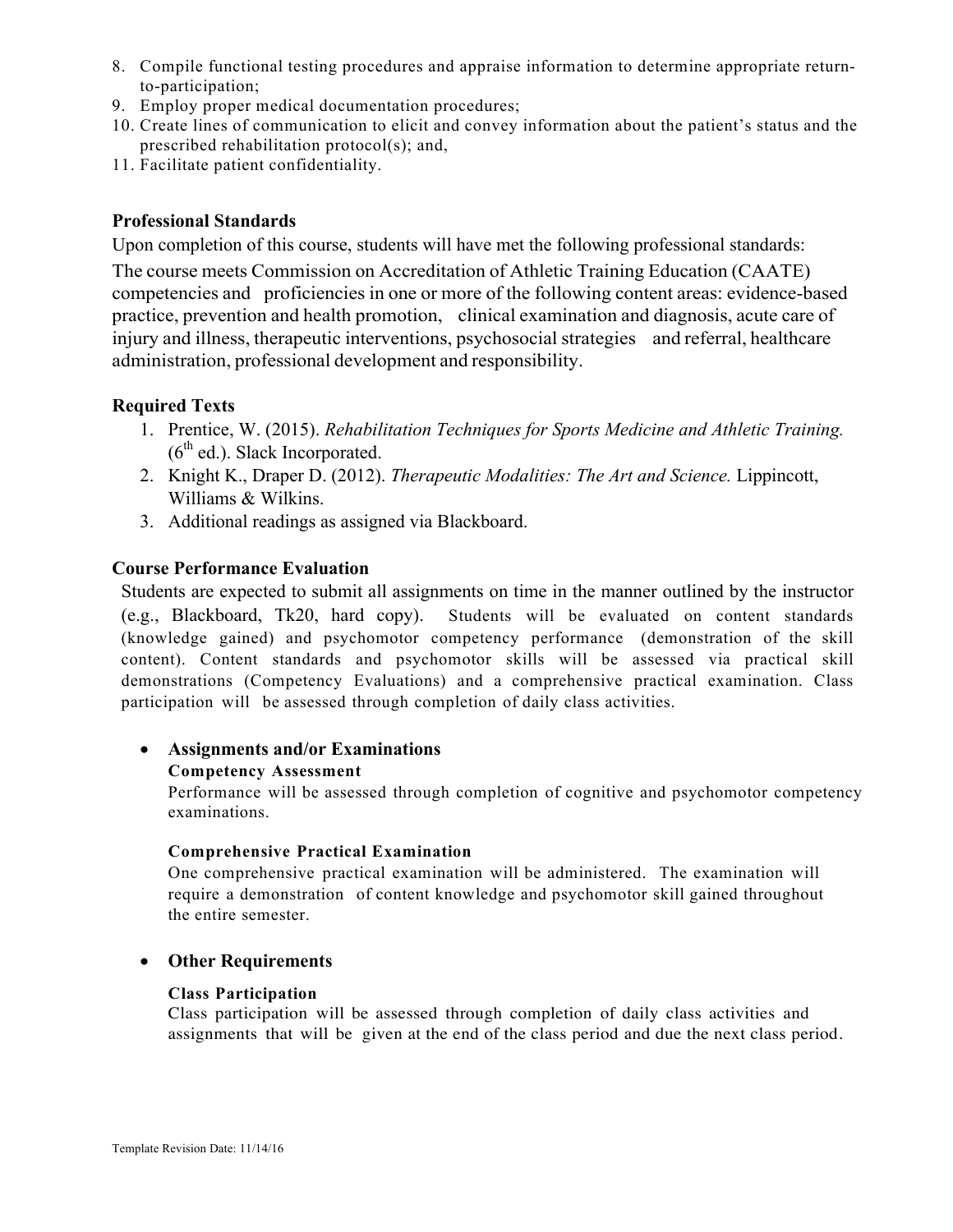## • **Grading**

## **Course Grading Scale**

| <b>ASSESSMENT</b>                          | <b>NUMBER</b> | <b>POINTS</b> | <b>POINTS</b> |
|--------------------------------------------|---------------|---------------|---------------|
| <b>Class Participation</b>                 | 25            |               | 50            |
| Competency<br>Evaluations                  |               | 50            | 250           |
| Evidence-Based<br>Medicine<br>(EBM)Project |               | 50            | 50            |
| Comprehensive<br>Practical Exam            |               | 100           | 100           |
| <b>TOTAL</b>                               |               |               | 450           |

### Grading Scale

The student's final letter grade will be earned based on the following scale:

- A:  $(93%)$
- A-:  $(90\%)$
- $B^{+}$ : (87%)
- B: (83%)
- B-:  $(80\%)$
- $C^{+}$ : (77%)
- $C: (73%)$
- F:  $(< 70\%)$

## **Grading**

Every attempt will be made to grade and return assignments in a timely manner to provide students with constructive feedback. To provide students the opportunity to fully assess the feedback provided on graded assignments, the professor will be happy to answer any questions at the next class period following the return of the assignments or during the professor's office hours. The professor acknowledges the passion with regards to grades, but unprofessional and uncivil behavior either in person or through other modes of communication will not be tolerated.

### **Name**

Your name MUST be on your papers when you turn them in. Failure to put your name will result in a 0 for the assignment.

## **Make Up Work**

Students who are absent or who arrive late without an official university or a medical doctor's excuse will not be permitted to participate in the class activities for credit the day of the absence or tardy event. There will be no make-up quizzes or exams unless an excused absence has been warranted. Students who miss an examination, quiz or other class activity because of an excused absence must complete the assignment within a week of the excused absence. It is the student's obligation to pursue any make-up work.

### **Late Assignments**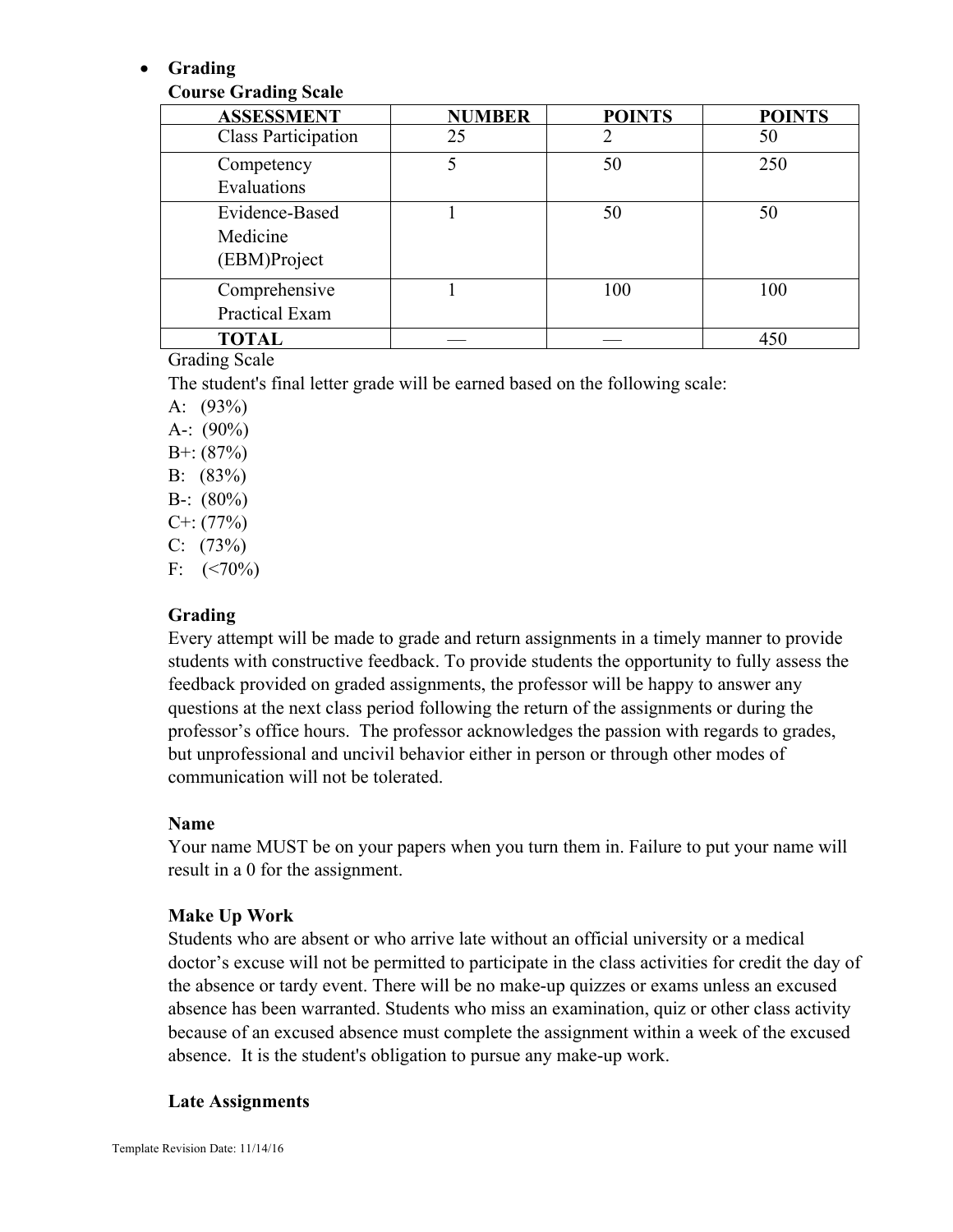#### **Evidence-based Medicine (EBM) Assignment**

Evidence-based medicine is the practice of medicine based on the best available evidence, including the systematic collection of data. Health professionals caring for children and adults need to be aware of the evidence about the benefits and harms of preventive methods, diagnostic strategies, treatments, and rehabilitation techniques in order to provide optimal care to their patients.

#### **Objectives**

On completion of the assignment you should have:

- 1. Improved your internet (Pubmed) searching skills for relevant and supporting evidence
- 2. Gained practice and skill in collecting and critically appraising patient outcome measures
- 3. Learned how to apply empirical evidence to support clinical practice decisions

#### **What is required?**

- 1. Collect and analyze outcomes data
- 2. Present findings in written and oral format
- 3. Participate in on-line discussion forum

#### **Format of assignment**

- 1. Journals- students will reflect on their clinical practice with biweekly submission using Blackboard discussion board. Students must submit quality posts and respond to others posts in order to be successful.
- 2. Outcomes synopsis and plan for improvement- each student will document evidence of quality patient interaction. Students will use a variety of patient reported outcome measures and communicate their clinical decisions, outcomes, reflection and plan to improvement clinical practice in both written format and through formal presentation.

### **Grading**

The table below indicates the relative points placed on individual components of the assignment in general. There may be modifications made if necessary.

| <b>Section</b>                                                                                                                                                                                                       | <b>Points</b> |  |  |  |
|----------------------------------------------------------------------------------------------------------------------------------------------------------------------------------------------------------------------|---------------|--|--|--|
| Participated in bi-weekly on line journal                                                                                                                                                                            |               |  |  |  |
| Provided quality feedback to peers journaling                                                                                                                                                                        |               |  |  |  |
| Search strategy and ability to use evidence to support clinical decisions                                                                                                                                            |               |  |  |  |
| Utilized appropriate patient outcome measures                                                                                                                                                                        | 5             |  |  |  |
| Written Presentation on reflection of clinical practice-(what helped me in caring for<br>patients, how did my clinical practice evolve over course of semester, plan of<br>improvement for next practical site, etc) |               |  |  |  |
| Presentation (format followed, length of responses, spelling, grammar, neatness, etc)                                                                                                                                | 5             |  |  |  |
| <b>TOTAL</b>                                                                                                                                                                                                         | 50            |  |  |  |

*Due date: The assignment has to be completed and handed in on or before the (May 1, 2017) (5pm). Assignments handed in after the deadline will automatically get a grade of zero.*

### **Professional Dispositions**

Students are expected to exhibit professional behaviors and dispositions at all times.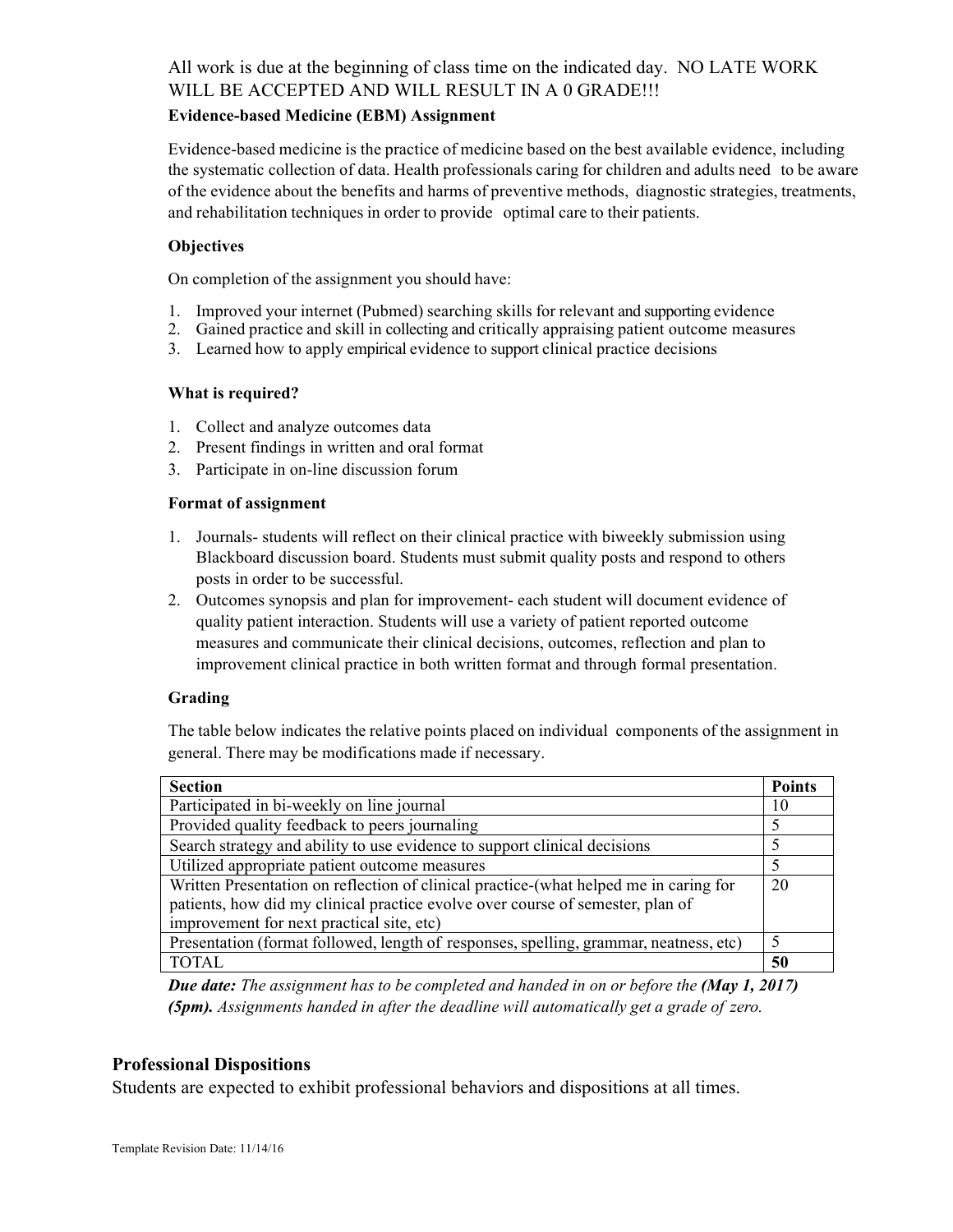| <b>DATE</b>             |     |                | <b>TENTATIVE TOPIC</b>                                  | <b>READINGS/ASSIGNMENT DUE</b>  |  |
|-------------------------|-----|----------------|---------------------------------------------------------|---------------------------------|--|
| M                       | Jan | 23             | Introduction to course                                  |                                 |  |
| W                       | Jan | 25             | Clinical techniques - Applying Rehab<br>Principles      | Ch 5, 6, 7, 8                   |  |
| M                       | Jan | 30             | Clinical techniques - Applying Rehab<br>Principles      | Ch 9, 10, 11, 12<br>Online Blog |  |
| W                       | Feb | $\mathbf{1}$   | Clinical techniques - Shoulder & Upper<br>Arm           | Ch 17                           |  |
| M                       | Feb | 6              | Clinical techniques - Shoulder & Upper<br>Arm           | Ch 17<br>Online Blog            |  |
| W                       | Feb | 8              | Clinical techniques - Shoulder & Upper<br>Arm           | Ch 17                           |  |
| M                       | Feb | 13             | Review                                                  | Online Blog                     |  |
| W                       | Feb | 15             | <b>Competency</b><br><b>Evaluation #1</b>               |                                 |  |
| M                       | Feb | 20             | <b>Online Blog</b>                                      |                                 |  |
| W                       | Feb | 22             | Clinical techniques - Elbow & Forearm                   | Ch 18                           |  |
| $\mathbf M$             | Feb | 27             | Clinical techniques - Elbow & Forearm                   | Ch 18<br>Online Blog            |  |
| W                       | Mar | 1              | Clinical techniques - Elbow & Forearm                   | Ch 18                           |  |
| M                       | Mar | 6              | Review                                                  |                                 |  |
| W                       | Mar | 8              | <b>Competency Evaluation #2</b>                         |                                 |  |
| M                       | Mar | 13             | Spring<br><b>Break</b>                                  |                                 |  |
| $\ensuremath{\text{W}}$ | Mar | 15             | Spring<br><b>Break</b>                                  |                                 |  |
| M                       | Mar | 20             | Clinical techniques - Wrist & Hand                      |                                 |  |
| W                       | Mar | 22             | Clinical techniques - Wrist & Hand                      | Online Blog                     |  |
| M                       | Mar | 27             | Review                                                  |                                 |  |
| W                       | Mar | 29             | <b>Competency Evaluation #3- Online Blog</b>            |                                 |  |
| M                       | Apr | $\mathfrak{Z}$ | Clinical techniques - Head Face & Related<br>Structures |                                 |  |
| W                       | Apr | 5              | Clinical techniques - Cervical Spine                    | Online Blog                     |  |
| $\mathbf{M}$            | Apr | 10             | Clinical Techniques-Thoracic Spine                      |                                 |  |
| W                       | Apr | 12             | Clinical Techniques- Thoracic Spine                     | Online Blog                     |  |
| M                       | Apr | 17             | <b>Competency Evaluation #4</b>                         |                                 |  |
| W                       | Apr | 19             | Clinical techniques - Concussion                        | Online Blog                     |  |
| M                       | Apr | 24             | Clinical techniques - Concussion                        |                                 |  |
| $\ensuremath{\text{W}}$ | Apr | 26             | Clinical techniques - Concussion                        | Online Blog                     |  |
| $\mathbf M$             | May | $\mathbf{1}$   | <b>EBM Project Presentations</b>                        | <b>EBM Written Project</b>      |  |
| W                       | May | $\overline{3}$ | <b>Competency Evaluation #5</b>                         |                                 |  |
| $\mathbf M$             | May | 15             | <b>Comprehensive Final Examination: 7:30-10:15 AM</b>   |                                 |  |

Template Revision Date: 11/14/16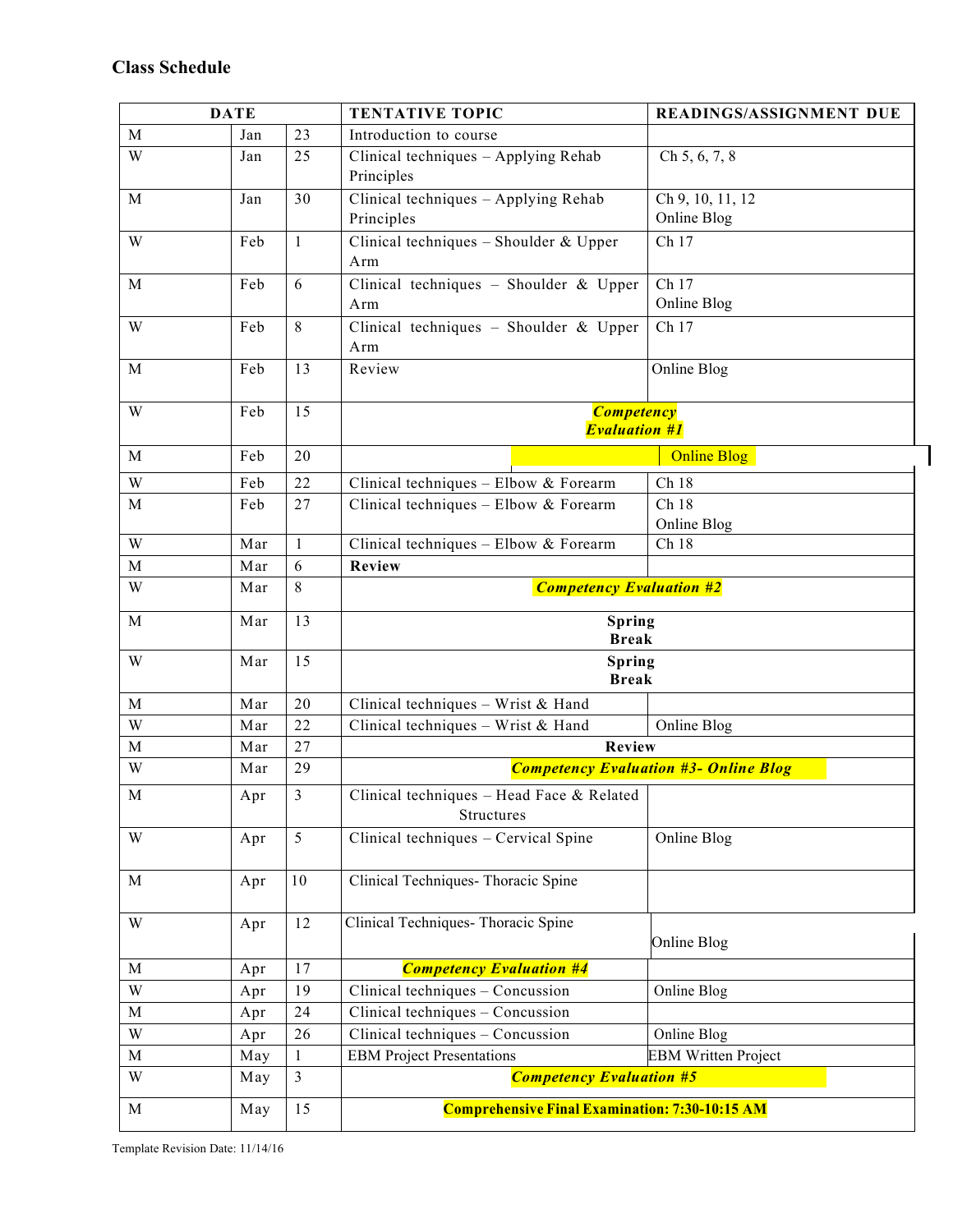Note: Faculty reserves the right to alter the schedule as necessary, with notification to students.

# **Core Values Commitment**

The College of Education and Human Development is committed to collaboration, ethical leadership, innovation, research-based practice, and social justice. Students are expected to adhere to these principles: http://cehd.gmu.edu/values/.

# **GMU Policies and Resources for Students**

# *Policies*

- Students must adhere to the guidelines of the Mason Honor Code (see http://oai.gmu.edu/the-mason-honor-code/).
- Students must follow the university policy for Responsible Use of Computing (see http://universitypolicy.gmu.edu/policies/responsible-use-of-computing/).
- Students are responsible for the content of university communications sent to their Mason email account and are required to activate their account and check it regularly. All communication from the university, college, school, and program will be sent to students **solely** through their Mason email account.
- Students with disabilities who seek accommodations in a course must be registered with George Mason University Disability Services. Approved accommodations will begin at the time the written letter from Disability Services is received by the instructor (see http://ods.gmu.edu/).
- Students must follow the university policy stating that all sound emitting devices shall be silenced during class unless otherwise authorized by the instructor.

# *Campus Resources*

- Support for submission of assignments to Tk20 should be directed to  $tk20$ help $@gmu$ edu or https://cehd.gmu.edu/aero/tk20. Questions or concerns regarding use of Blackboard should be directed to http://coursessupport.gmu.edu/.
- The Writing Center provides a variety of resources and services (e.g., tutoring, workshops, writing guides, handbooks) intended to support students as they work to construct and share knowledge through writing (see http://writingcenter.gmu.edu/).
- The Counseling and Psychological Services (CAPS) staff consists of professional counseling and clinical psychologists, social workers, and counselors who offer a wide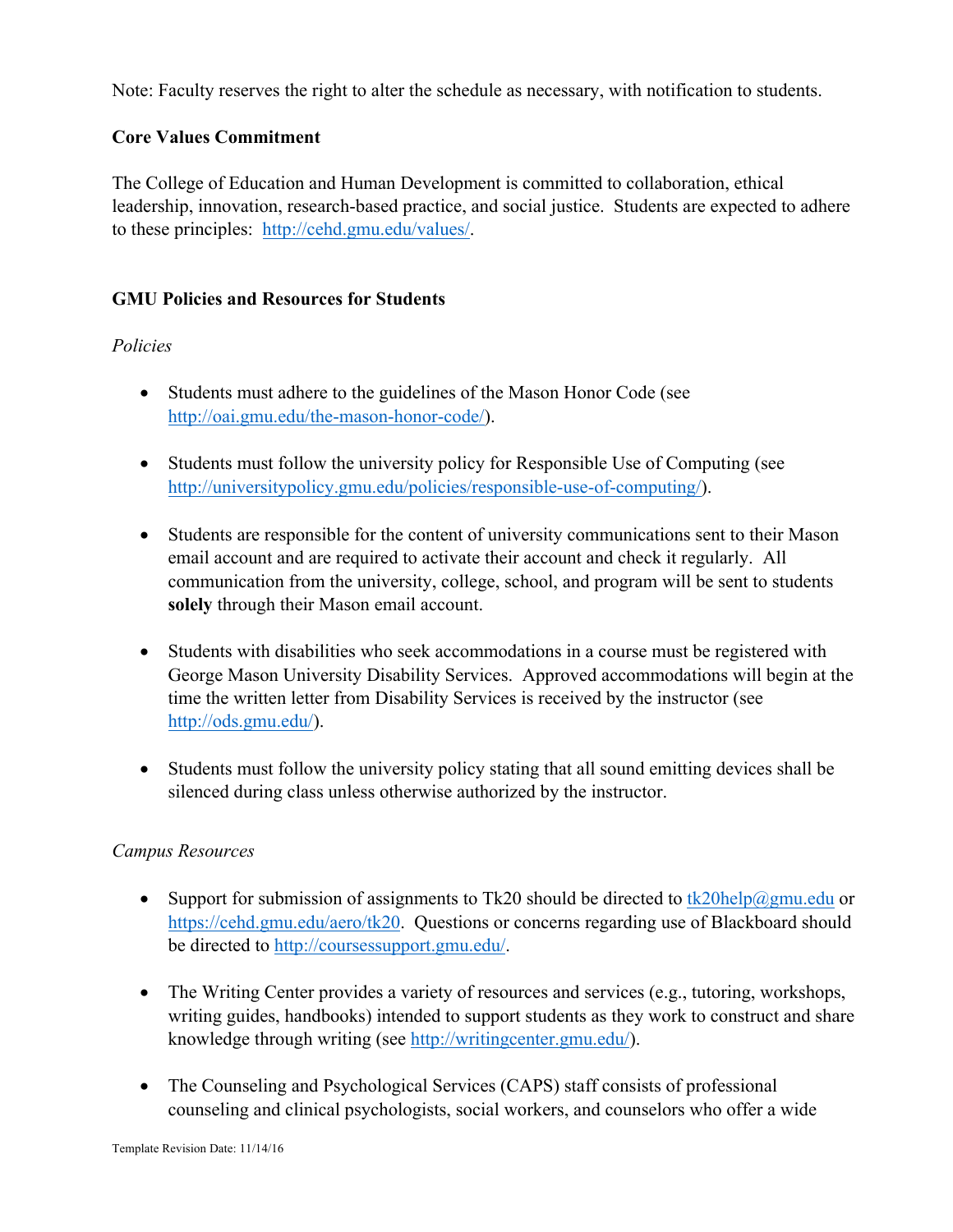range of services (e.g., individual and group counseling, workshops and outreach programs) to enhance students' personal experience and academic performance (see http://caps.gmu.edu/).

• The Student Support & Advocacy Center staff helps students develop and maintain healthy lifestyles through confidential one-on-one support as well as through interactive programs and resources. Some of the topics they address are healthy relationships, stress management, nutrition, sexual assault, drug and alcohol use, and sexual health (see http://ssac.gmu.edu/). Students in need of these services may contact the office by phone at 703-993-3686. Concerned students, faculty and staff may also make a referral to express concern for the safety or well-being of a Mason student or the community by going to http://ssac.gmu.edu/make-a-referral/.

**For additional information on the College of Education and Human Development, please visit our website https://cehd.gmu.edu/.**

### **Attendance**

**Students are expected to be on time, attend all class meetings and be prepared for in class assignments and projects**. Excused absences include the following: illness (must bring a receipt or note from a doctor), family death, athletic/academic event, and others at the discretion of the instructor. For known upcoming absences, students must contact the instructor at least *one week* in advance to the missed class to make up work. In the case of illness or some other unforeseen absence, the student must contact the instructor via e-mail or telephone. At the next attended class meeting, the student will discuss material that is to be completed. It is the student's obligation to pursue any make-up work.

## **Technology Use During Class**

As per GMU policy, all sound emitting technology is required to be turned off during the class meeting time. Additionally, no laptop computers will be permitted for use during class time; the exceptions are for use during presentations/projects, and technology deemed as necessary by the Office of Disability Services. Students utilizing various technology devices during class will be asked to leave class and will not be permitted to complete course work or receive any points for assignments that day.

### **E-mail Correspondence**

Only messages that originate from a George Mason University address will be accepted.

Template Revision Date: 11/14/16 Please note that e-mail is a wonderful tool for brief communication of ancillary matters, but is a poor substitute for in-person discussion of detailed matters. Therefore, to make communication more effective, e-mail correspondence from students should be limited to brief clarification of matters related to the class schedule, to receive confirmation of receipt of an assignment, to schedule a meeting, to notify the instructor of problems accessing materials on the course website, or to notify the instructor of an anticipated or unanticipated absence (to be followed by in-person discussion prior to or following the class meeting time). All other communication including clarification of information presented in lecture, questions regarding assignments, questions